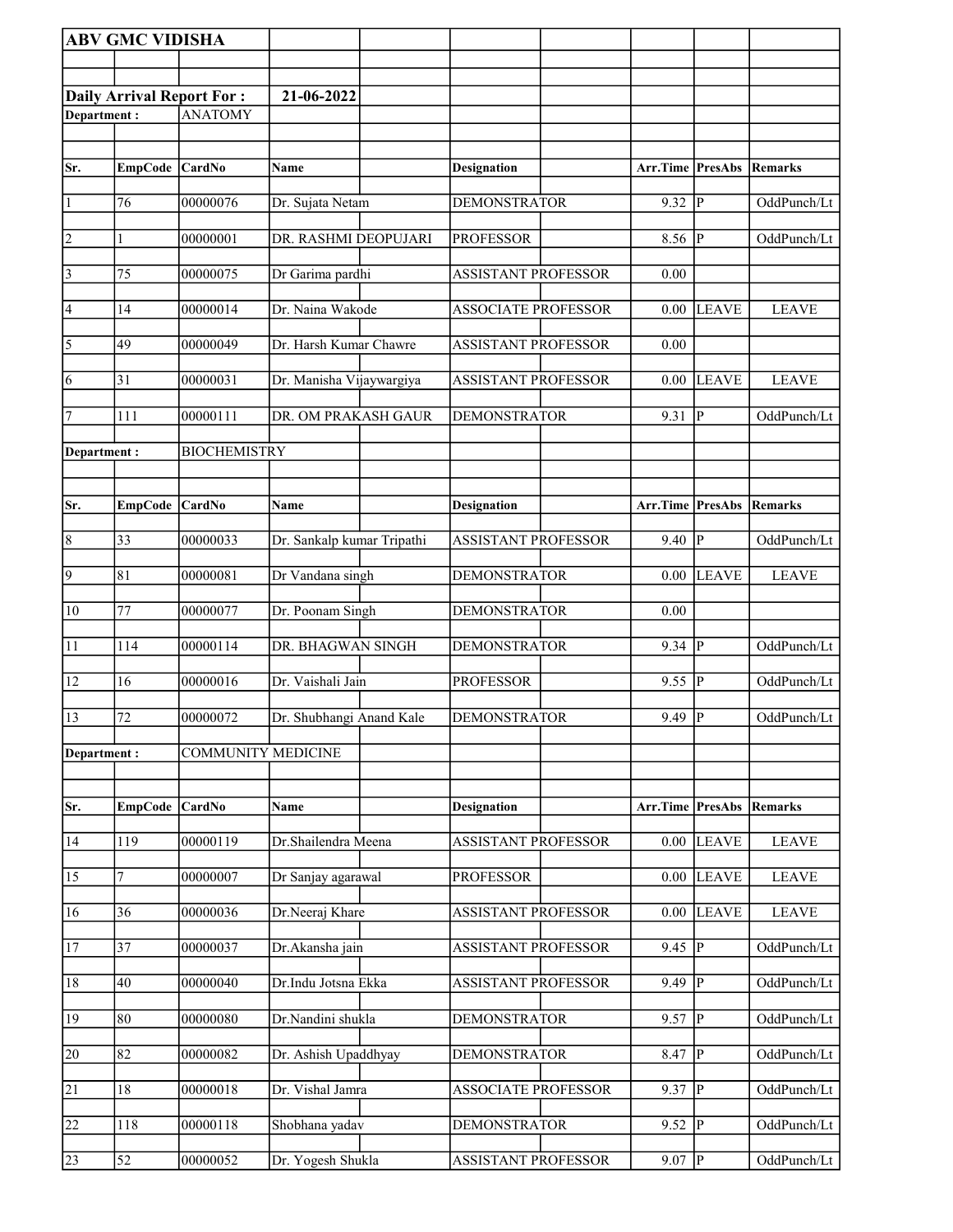| $\overline{24}$ | 113              | 00000113                 | DR. ANIRUDH                 | <b>DEMONSTRATOR</b>        | 9.50                            | lР                      | OddPunch/Lt    |
|-----------------|------------------|--------------------------|-----------------------------|----------------------------|---------------------------------|-------------------------|----------------|
| 25              | 24               | 00000024                 | Dr. Richa Nigam             | <b>ASSOCIATE PROFESSOR</b> | 9.44                            | lР                      | OddPunch/Lt    |
| Department :    |                  | <b>DEAN</b>              |                             |                            |                                 |                         |                |
|                 |                  |                          |                             |                            |                                 |                         |                |
| Sr.             | <b>EmpCode</b>   | CardNo                   | Name                        | <b>Designation</b>         | <b>Arr.Time PresAbs</b>         |                         | Remarks        |
| 26              | 97               | 00000097                 | DR. Sunil Nandeshwar        | <b>DEAN</b>                | 0.00                            | lod                     | <b>OD</b>      |
| Department:     |                  | <b>FORANSIC MEDICINE</b> |                             |                            |                                 |                         |                |
|                 |                  |                          |                             |                            |                                 |                         |                |
| Sr.             | EmpCode CardNo   |                          | <b>Name</b>                 | <b>Designation</b>         | <b>Arr.Time PresAbs Remarks</b> |                         |                |
| 27              | 85               | 00000085                 | Dr. Sharad Dohare           | <b>DEMONSTRATOR</b>        | 0.00                            | <b>LEAVE</b>            | <b>LEAVE</b>   |
| 28              | 112              | 00000112                 | DR. POOJA TIWARI            | <b>DEMONSTRATOR</b>        | 8.33                            | Þ                       | OddPunch/Lt    |
| 29              | $\overline{35}$  | 00000035                 | Dr. Narendra singh patel    | <b>ASSOCIATE PROFESSOR</b> | 9.20                            | $\overline{\mathbb{P}}$ | OddPunch/Lt    |
| 30              | 54               | 00000054                 | Dr.Manish Nigam             | <b>PROFESSOR</b>           | 0.00                            | <b>LEAVE</b>            | <b>LEAVE</b>   |
| 31              | 126              | 00000126                 | Dr. Vivek kumar Chouksey    | <b>ASSISTANT PROFESSOR</b> | 0.00                            |                         |                |
| Department :    |                  | MICROBIOLOGY             |                             |                            |                                 |                         |                |
|                 |                  |                          |                             |                            |                                 |                         |                |
| Sr.             | EmpCode CardNo   |                          | <b>Name</b>                 | <b>Designation</b>         | Arr.Time PresAbs                |                         | Remarks        |
| 32              | $\overline{4}$   | 00000004                 | Dr Avinash laghave          | <b>PROFESSOR</b>           | 9.53                            | lР                      | OddPunch/Lt    |
| 33              | 125              | 00000125                 | DR.Himanshi Bansal          | <b>ASSISTANT PROFESSOR</b> | 9.10                            | <sup> </sup> P          | OddPunch/Lt    |
| 34              | 88               | 00000088                 | Dr. Sanjay Singh            | <b>ASSISTANT PROFESSOR</b> | 9.46                            | lР                      | OddPunch/Lt    |
| 35              | 106              | 00000106                 | Dr.Aarti Jain               | <b>ASSOCIATE PROFESSOR</b> | 0.00                            |                         |                |
| 36              | $\overline{79}$  | 00000079                 | Dr.Prashant kumar bhakoriya | <b>DEMONSTRATOR</b>        | 9.52                            | $\overline{\mathbb{P}}$ | OddPunch/Lt    |
| 37              | $\overline{1}10$ | 00000110                 | DR, RAGINI DANGI            | <b>DEMONSTRATOR</b>        | 10.01                           | ∣P                      | OddPunch/Lt    |
| Department:     |                  | PATHOLOGY                |                             |                            |                                 |                         |                |
|                 |                  |                          |                             |                            |                                 |                         |                |
| Sr.             | <b>EmpCode</b>   | CardNo                   | Name                        | <b>Designation</b>         | Arr.Time                        | PresAbs                 | <b>Remarks</b> |
| 38              | 6                | 00000006                 | Dr Gopal krishna sawke      | <b>PROFESSOR</b>           | 9.53                            | $\overline{\mathbb{P}}$ | OddPunch/Lt    |
| $ 39\rangle$    | 128              | 00000128                 | DR.PREETI MANDLOI           | ASSISTANT PROFESSOR        | 9.43                            | $ {\bf P} $             | OddPunch/Lt    |
| 40              | 17               | 00000017                 | Dr. Tina Rai                | <b>ASSOCIATE PROFESSOR</b> | 0.00                            | <b>LEAVE</b>            | <b>LEAVE</b>   |
| 41              | 134              | 00000134                 | Dr.Pragati Awashti          | <b>DEMONSTRATOR</b>        | 9.43                            | $ {\bf p} $             | OddPunch/Lt    |
| 42              | $78\,$           | 00000078                 | Dr. Rajnikant ahirwar       | DEMONSTRATOR               | 8.55                            | ∣P                      | OddPunch/Lt    |
| 43              | 51               | 00000051                 | Dr. Lal Pranay singh        | ASSISTANT PROFESSOR        | 9.48                            | $\overline{\mathbb{P}}$ | OddPunch/Lt    |
| 44              | 84               | 00000084                 | Dr. Sunil Nagar             | <b>DEMONSTRATOR</b>        | $0.00\,$                        | <b>LEAVE</b>            | <b>LEAVE</b>   |
| 45              | 48               | 00000048                 | Dr.Pratibha Meena           | <b>ASSISTANT PROFESSOR</b> | 0.00                            |                         |                |
|                 |                  |                          |                             |                            |                                 |                         |                |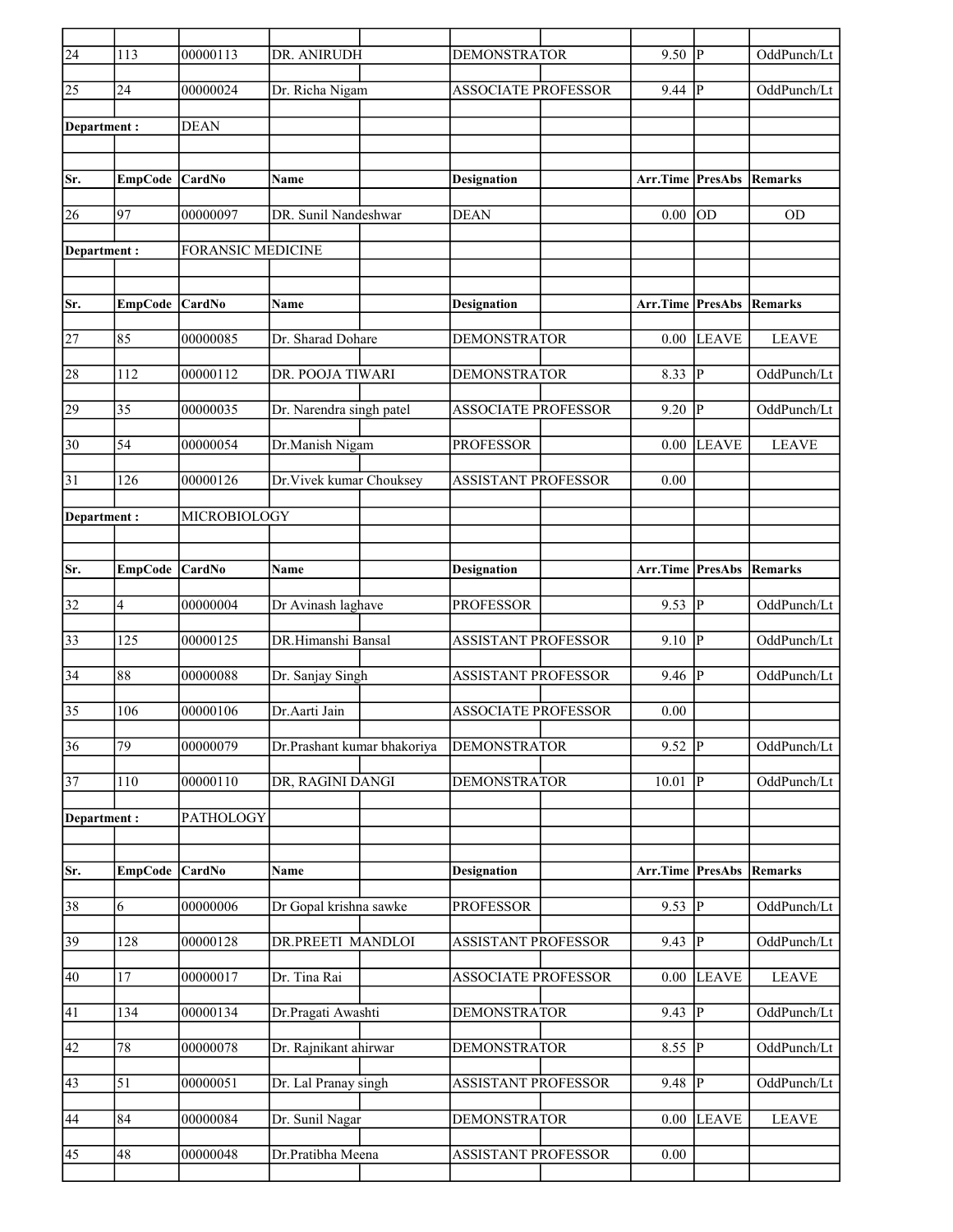| $\overline{46}$ | 83             | 00000083     | Dr.Fuzail Ahmad         | <b>DEMONSTRATOR</b>        | 10.48    | P              | OddPunch/Lt    |
|-----------------|----------------|--------------|-------------------------|----------------------------|----------|----------------|----------------|
| Department:     |                | PHARAMCOLOGY |                         |                            |          |                |                |
|                 |                |              |                         |                            |          |                |                |
|                 |                |              |                         |                            |          |                |                |
| Sr.             | <b>EmpCode</b> | CardNo       | Name                    | <b>Designation</b>         | Arr.Time | <b>PresAbs</b> | Remarks        |
|                 |                |              |                         |                            |          |                |                |
| 47              | 73             | 00000073     | Dr. Sudhir Kumar Jain   | <b>ASSISTANT PROFESSOR</b> | 9.49     | lр             | OddPunch/Lt    |
| 48              | 133            | 00000133     | Dr.Monika Sahu          | <b>DEMONSTRATOR</b>        | 9.43     | lр             | OddPunch/Lt    |
|                 |                |              |                         |                            |          |                |                |
| 49              | 22             | 00000022     | Dr Akhilesh kumar       | <b>PROFESSOR</b>           | 7.54     | P              | OddPunch       |
| 50              | 74             | 00000074     | Dr. Raina Jain          | <b>ASSISTANT PROFESSOR</b> | 9.51     | IР             | OddPunch/Lt    |
|                 |                | PHYSIOLOGY   |                         |                            |          |                |                |
| Department:     |                |              |                         |                            |          |                |                |
|                 |                |              |                         |                            |          |                |                |
| Sr.             | <b>EmpCode</b> | CardNo       | <b>Name</b>             | <b>Designation</b>         | Arr.Time | PresAbs        | <b>Remarks</b> |
| $\overline{51}$ | 108            | 00000108     | Dr.Geeta Shammani       | <b>ASSISTANT PROFESSOR</b> | 9.55     | P              | OddPunch/Lt    |
|                 |                |              |                         |                            |          |                |                |
| $\overline{52}$ | 115            | 00000115     | Dr. SOBHARAN MEENA      | <b>DEMONSTRATOR</b>        | 9.52     | p              | OddPunch/Lt    |
|                 |                |              |                         |                            |          |                |                |
| $\overline{53}$ | 70             | 00000070     | Dr. Pankaj Kumar Sharma | <b>DEMONSTRATOR</b>        | 0.00     | LEAVE          | <b>LEAVE</b>   |
| $\sqrt{54}$     | $\vert 8$      | 00000008     | Dr Suman rai            | <b>PROFESSOR</b>           | 7.51     | p              | OddPunch       |
|                 |                |              |                         |                            |          |                |                |
| 55              | 15             | 00000015     | Dr. Mona Kharbanda      | <b>ASSOCIATE PROFESSOR</b> | 9.48     | p              | OddPunch/Lt    |
| 56              | 32             | 00000032     | Dr.Brajesh sharma       | <b>ASSISTANT PROFESSOR</b> | 9.58     | lр             | OddPunch/Lt    |
|                 |                |              |                         |                            |          |                |                |
| $\overline{57}$ | 71             | 00000071     | Dr. Parul Sharma        | <b>DEMONSTRATOR</b>        |          | $0.00$ LEAVE   | <b>LEAVE</b>   |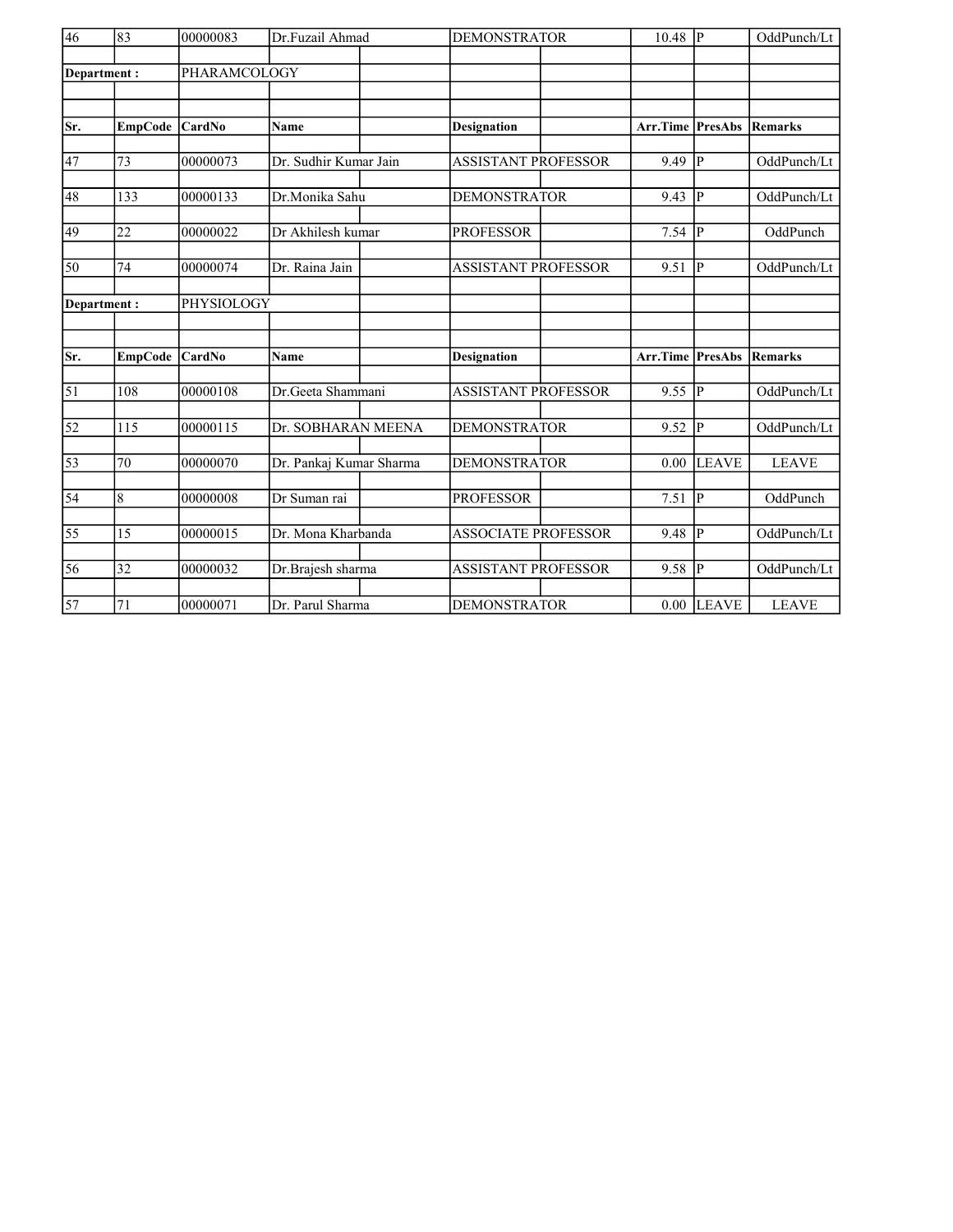|                | <b>ABV GMC VIDISHA</b> |                                  |                            |                                           |                     |                         |                |
|----------------|------------------------|----------------------------------|----------------------------|-------------------------------------------|---------------------|-------------------------|----------------|
|                |                        |                                  |                            |                                           |                     |                         |                |
|                |                        | <b>Daily Arrival Report For:</b> | 21-06-2022                 |                                           |                     |                         |                |
| Department:    |                        | <b>ANESTHESIA</b>                |                            |                                           |                     |                         |                |
|                |                        |                                  |                            |                                           |                     |                         |                |
| Sr.            | <b>EmpCode</b>         | <b>CardNo</b>                    | Name                       | <b>Designation</b>                        | Arr.Time PresAbs    |                         | Remarks        |
|                |                        |                                  |                            |                                           |                     |                         |                |
| $\vert$ 1      | 127                    | 00000127                         |                            | DR.JYOTI RAGHUWANSHI ASSISTANT PROFESSOR  | 9.18                | $ {\bf p} $             | OddPunch/Lt    |
| $\overline{2}$ | 57                     | 00000057                         | Dr. Vinyak Gour            | <b>ASSOCIATE PROFESSOR</b>                | 7.51                | P                       | OddPunch       |
| $\vert$ 3      | 58                     | 00000058                         | Dr.Sevras Hingwe           | <b>ASSISTANT PROFESSOR</b>                | 9.15                | P                       | OddPunch/Lt    |
| 4              | 59                     | 00000059                         | Dr.Chandrakant             | <b>ASSISTANT PROFESSOR</b>                | 8.51                | $ {\bf P} $             | Lt/Erl         |
| Department :   |                        | <b>DEAN OFFICE</b>               |                            |                                           |                     |                         |                |
|                |                        |                                  |                            |                                           |                     |                         |                |
| Sr.            | <b>EmpCode</b>         | CardNo                           | Name                       | <b>Designation</b>                        | Arr.Time PresAbs    |                         | Remarks        |
|                |                        |                                  |                            |                                           |                     |                         |                |
| $\overline{5}$ | 104                    | 00000104                         | Mukesh Kumar               | <b>ADMIN</b>                              | $9.46$ P            |                         | OddPunch/Lt    |
| 12             | 101                    | 00000101                         | <b>Bhim Singh Parmar</b>   | <b>ADMIN</b>                              | 8.15                | <sup>1</sup> P          | OddPunch       |
| 13             | 102                    | 00000102                         | Amit Singh Parihar         | ADMIN                                     | $0.00\,$            |                         |                |
| 14             | 103                    | 00000103                         | Namrata Jogdand            | <b>ADMIN</b>                              | 9.36                | P                       | OddPunch/Lt    |
| Department :   |                        | <b>DENTISTRY</b>                 |                            |                                           |                     |                         |                |
|                |                        |                                  |                            |                                           |                     |                         |                |
| Sr.            | <b>EmpCode</b>         | CardNo                           | Name                       | <b>Designation</b>                        | Arr.Time PresAbs    |                         | Remarks        |
|                |                        |                                  |                            |                                           |                     |                         |                |
| 15             | 131                    | 00000131                         |                            | DR. HEERALAL CHOKOTIY ASSISTANT PROFESSOR | 9.38                | P                       | OddPunch/Lt    |
| 16             | 64                     | 00000064                         | Dr.Rishi Thukral           | <b>ASSOCIATE PROFESSOR</b>                | 9.37                | $\overline{\mathbf{P}}$ | Lt/Erl         |
| <sup>17</sup>  | 116                    | 00000116                         | Dr.Bharat jayant sumbh     | <b>PROFESSOR</b>                          | $9.40$ P            |                         | OddPunch/Lt    |
| Department:    |                        | <b>DERMATOLOGY</b>               |                            |                                           |                     |                         |                |
|                |                        |                                  |                            |                                           |                     |                         |                |
| Sr.            | <b>EmpCode</b>         | CardNo                           | Name                       | <b>Designation</b>                        | Arr.Time PresAbs    |                         | <b>Remarks</b> |
| 18             | 100                    | 00000100                         | Dr.sourabh jain            | <b>ASSOCIATE PROFESSOR</b>                | $7.26$ P            |                         | Erl            |
| Department:    |                        | E.N.T.                           |                            |                                           |                     |                         |                |
|                |                        |                                  |                            |                                           |                     |                         |                |
|                |                        |                                  |                            |                                           |                     |                         |                |
| Sr.            | <b>EmpCode</b>         | <b>CardNo</b>                    | Name                       | <b>Designation</b>                        | Arr.Time PresAbs    |                         | <b>Remarks</b> |
| 19             | 56                     | 00000056                         | Dr. Aditya Gargav          | ASSOCIATE PROFESSOR                       | $9.17 \overline{P}$ |                         | OddPunch/Lt    |
| 20             | 27                     | 00000027                         | Dr. Shiv Kumar Raghuwanshi | <b>PROFESSOR</b>                          | 9.06                | P                       | Lt/Erl         |
| Department:    |                        | <b>MEDICINE</b>                  |                            |                                           |                     |                         |                |
|                |                        |                                  |                            |                                           |                     |                         |                |
|                |                        |                                  |                            |                                           |                     |                         |                |
| Sr.            | <b>EmpCode</b>         | CardNo                           | Name                       | <b>Designation</b>                        | Arr.Time PresAbs    |                         | <b>Remarks</b> |
|                |                        |                                  |                            |                                           |                     |                         |                |
| 21             | 12                     | 00000012                         | Dr Preshant shrivastava    | <b>PROFESSOR</b>                          | $9.38$ P            |                         | OddPunch/Lt    |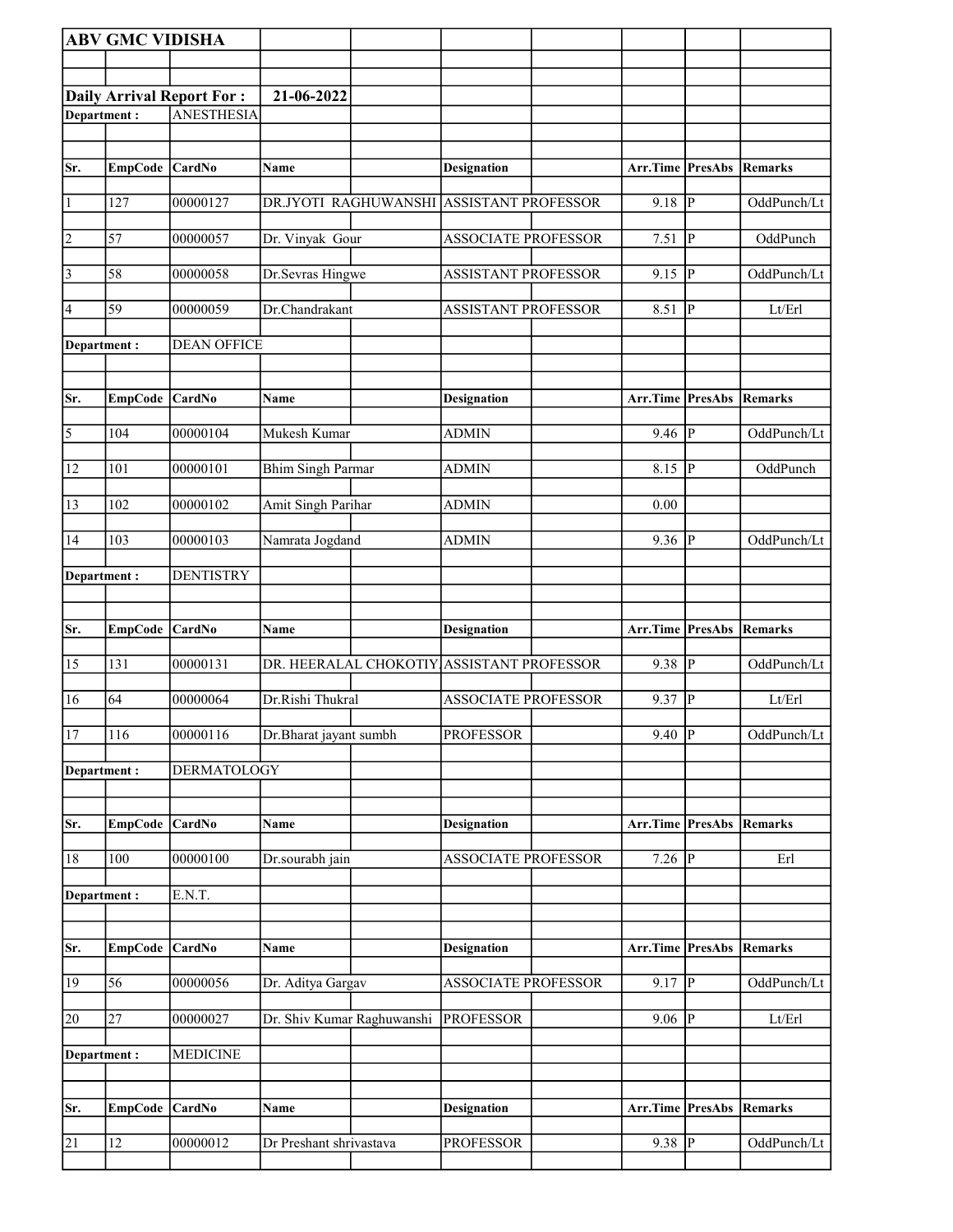| Lt/Erl                             |
|------------------------------------|
|                                    |
|                                    |
| <b>LEAVE</b><br><b>LEAVE</b>       |
|                                    |
|                                    |
| Arr.Time PresAbs<br>Remarks        |
| OddPunch/Lt                        |
| <b>LEAVE</b><br><b>LEAVE</b>       |
|                                    |
| <b>LEAVE</b><br><b>LEAVE</b>       |
|                                    |
|                                    |
| Arr.Time PresAbs<br>Remarks        |
| OddPunch/Lt                        |
| OddPunch/Lt                        |
| <b>LEAVE</b><br><b>LEAVE</b>       |
|                                    |
|                                    |
| Arr.Time PresAbs<br><b>Remarks</b> |
| Lt/Erl                             |
| OddPunch/Lt                        |
|                                    |
| Lt/Erl                             |
| OddPunch/Lt                        |
|                                    |
|                                    |
| PresAbs<br>Remarks                 |
| OddPunch/Lt                        |
| OddPunch/Lt                        |
| OddPunch/Lt                        |
|                                    |
|                                    |
|                                    |
|                                    |
|                                    |